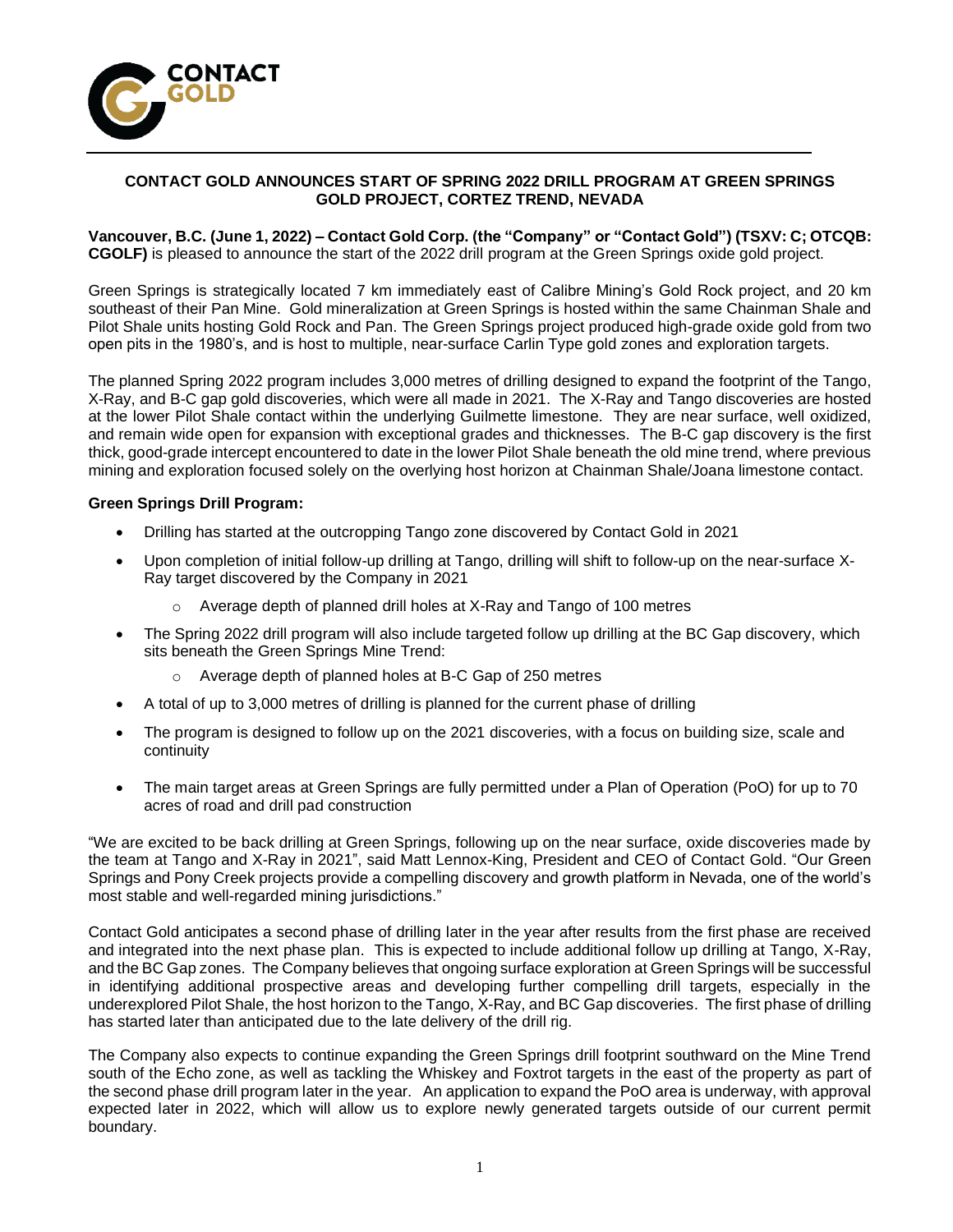# **Spring 2022 drill program**

# Tango

The Tango target is high grade, well oxidized with gold mineralization starting at surface and is open for expansion

- Tango drill highlights from 2021:
	- o **0.55 g/t oxide Au over 54.86 m** in drill hole **GS21-31**, from a depth of 19.81 metres,
		- **including 1.34 g/t Au over 3.05 m**
	- o **1.01 g/t oxide Au over 13.72 m** in drill hole **GS21-32** from a depth of 24.38 metres,
		- **including 2.71 g/t Au over 3.05 m**

# X-Ray

The X-Ray target is similar to Tango, with thick intervals of well oxidized gold mineralization starting at surface, and is open for expansion

- X-Ray drill highlights from 2021:
	- o **1.28 g/t oxide Au over 39.62 m** in drill hole **GS21-48**, from a depth of 12.19 metres,
		- **including 2.93 g/t Au over 9.14 m**
	- o **0.82 g/t oxide Au over 24.38 m** in drill hole **GS21-49** from a depth of 9.14 metres,

# ▪ **Including 1.23 g/t Au over 9.14 metres**

## The BC Gap Discovery

The BC Gap Discovery sits beneath the Green Springs Mine Trend and is the first thick intercept of Pilot Shale hosted gold mineralization, representing the potential for stacked gold deposits along the Green Springs Mine Trend

- The BC Gap drill highlights from 2021
	- o **0.70 g/t Au over 16.76 m** in drill hole **GS 21-22**, from a depth of 224m

For a location map of the Green Springs project, please click: **[http://www.contactgold.com/\\_resources/images/nr-20220601-CG-map1-Jun1.jpg](http://www.contactgold.com/_resources/images/nr-20220601-CG-map1-Jun1.jpg)**

For a plan map of the Green Springs discoveries and target areas, please click: **[http://www.contactgold.com/\\_resources/images/nr-20220601-Green-Springs-targets-and-discoveries.jpg](http://www.contactgold.com/_resources/images/nr-20220601-Green-Springs-targets-and-discoveries.jpg)**

For cross sections through the Green Springs discovery zones, please click: **[http://www.contactgold.com/\\_resources/images/nr-20220601-Tango-Cross-section-June-2022.jpg](http://www.contactgold.com/_resources/images/nr-20220601-Tango-Cross-section-June-2022.jpg) [http://www.contactgold.com/\\_resources/images/nr-20220601-X-Ray-Cross-section-June-2022.jpg](http://www.contactgold.com/_resources/images/nr-20220601-X-Ray-Cross-section-June-2022.jpg)**

## **About Green Springs:**

## **About the Green Springs Project:**

Green Springs is located near the southern end of the Cortez Trend of Carlin-type gold deposits in White Pine County, Nevada, east of Calibre Mining's Pan Mine and Gold Rock Project, and south of Waterton's Mount Hamilton deposit. The Green Springs property is 18.65 km<sup>2</sup> encompassing 3 shallow past producing open pits and numerous targets that were not mined.

Contact Gold signed a purchase option agreement with Ely Gold Royalties (now a subsidiary of Gold Royalty Corp.) to acquire an undivided 100% interest in Green Springs in July 2019. Green Springs is an early-stage exploration property and does not contain any mineral resource estimates as defined by National Instrument 43-101, *Standards of Disclosure for Mineral Projects* ("NI 43-101"). There has been insufficient exploration to define a mineral resource estimate at Green Springs. Additional information about Green Springs is summarized in the NI 43-101 Technical Report entitled "NI 43-101 Technical Report for the Green Springs Project, White Pine County, Nevada, USA" prepared for Contact Gold, with an effective date of June 12, 2020, and dated August 5, 2020, as prepared by John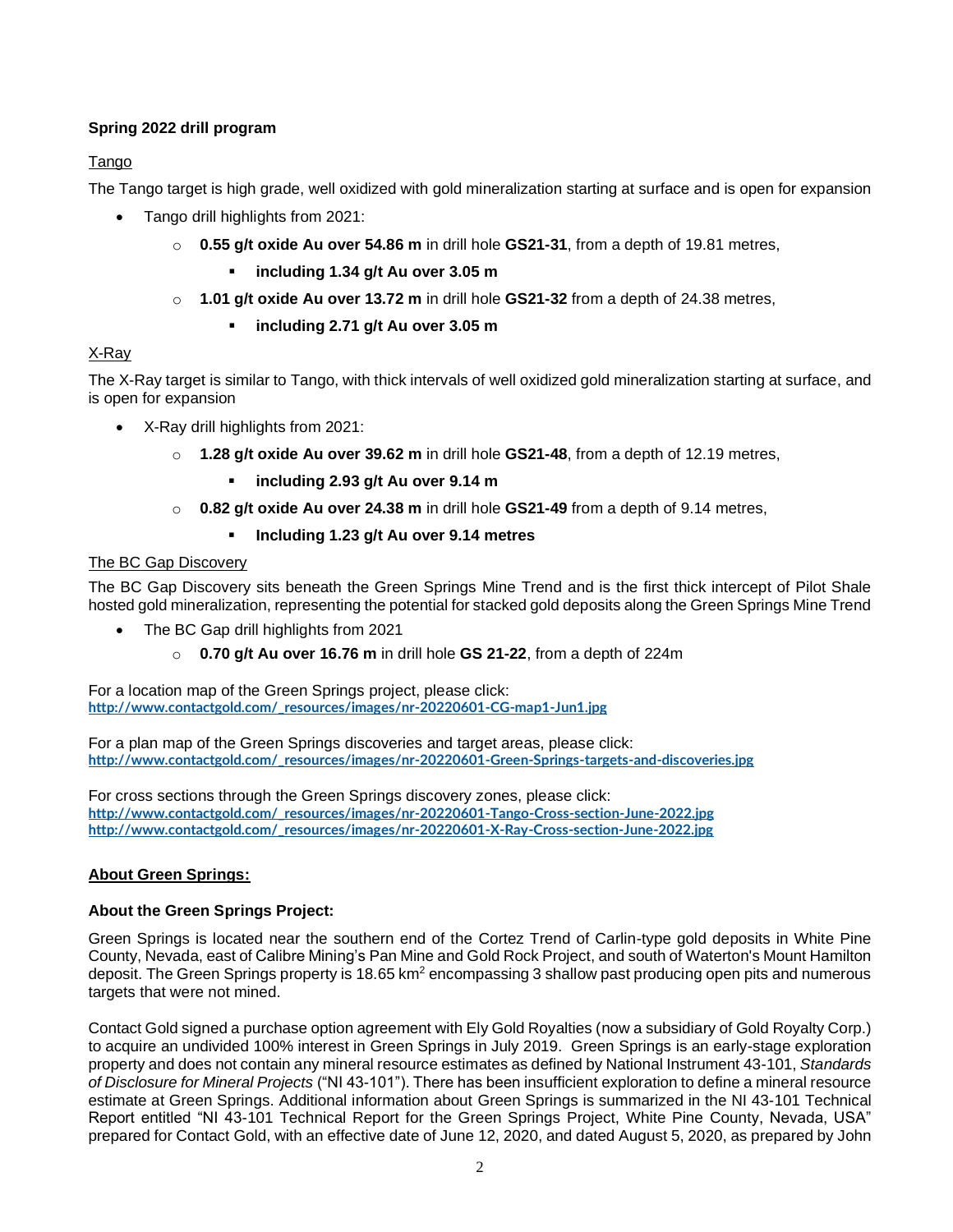J. Read, C.P.G; an independent consultant and qualified person under NI 43-101, and can be viewed under Contact Gold's issuer profile on SEDAR at [www.sedar.com.](about:blank)

The scientific and technical information contained in this news release has been reviewed and approved by Vance Spalding, CPG, VP Exploration, Contact Gold, who is a "qualified person" within the meaning of NI 43-101. Drill intercepts were calculated using a minimum thickness of 3.05 metres averaging 0.14 ppm gold and allowing inclusion of up to 4.57 metres of material averaging less than 0.14 ppm gold for low grade intervals and highergrade intervals were calculated using a minimum thickness of 3.05 metres averaging 1.00 ppm gold and allowing inclusion of up to 4.57 metres of assays averaging less than 1.00 ppm gold. Gravimetric assays are used for all Fire Assays above 4.00 ppm gold. Cyanide solubility assays are completed on all Fire Assays greater than 0.1 g/t. True width of drilled mineralization is unknown, but owing to the apparent flat lying nature of mineralization, is estimated to generally be at least 70% of drilled thickness in most cases. The Cyanide recovery percentages are equally averaged by interval, and are not weighted by gold content per interval. Quality Assurance / Quality Control consists of regular insertion of certified reference standards, blanks, and duplicates. All failures are followed up and resolved whenever possible with additional investigation whenever such an event occurs. All assays are completed at Paragon; an ISO 17025:2005 accredited lab. Check assays are completed at a second, reputable assay lab after the program is complete.

### **About Contact Gold Corp.**

Contact Gold is an exploration company focused on making district scale gold discoveries in Nevada. Contact Gold's extensive land holdings are on the prolific Carlin and Cortez gold trends which host numerous gold deposits and mines. Contact Gold's land position comprises approximately 140 km<sup>2</sup> of target rich mineral tenure hosting numerous known gold occurrences, ranging from early- to advanced-exploration and current gold resources.

Additional information about the Company is available at [www.contactgold.com.](about:blank)  For more information, please contact: +1 (604) 449-3361 Matthew Lennox-King – President & CEO Jack Trembath – Manager, Investor Relations E-mail: [info@ContactGold.com](about:blank)

*Neither the TSXV nor its Regulation Services Provider (as that term is defined in the policies of the TSXV) accepts responsibility for the adequacy of this release. No stock exchange, securities commission or other regulatory authority has approved or disapproved the information contained herein.*

### **Cautionary Note Regarding Forward-Looking Information**

*This news release contains "forward-looking information" and "forward-looking statements" (collectively, "forward-looking statements") within the meaning of the applicable Canadian securities legislation. All statements, other than statements of historical fact, are forward-looking statements and are based on expectations, estimates and projections as at the date of this news release. Any statement that involves discussions with respect to predictions, expectations, beliefs, plans, projections, objectives, assumptions, future events or performance (often but not always using phrases such as "expects", or "does not expect", "is expected", "anticipates" or "does not anticipate", "plans", "budget", "scheduled", "forecasts", "estimates", "believes"*  or "intends" or variations of such words and phrases or stating that certain actions, events or results "may" or "could", "would", *"might" or "will" be taken to occur or be achieved) are not statements of historical fact and may be forward-looking statements. In this news release, forward-looking statements relate, among other things, to the anticipated exploration activities of the Company at Pony Creek, or on the Green Springs property.*

*These forward-looking statements are based on reasonable assumptions and estimates of management of the Company at the time such statements were made. Actual future results may differ materially as forward-looking statements involve known and unknown risks, uncertainties and other factors which may cause the actual results, performance or achievements of the Company to materially differ from any future results, performance or achievements expressed or implied by such forward-looking statements. Such factors, among other things, include: impacts arising from the global disruption by the Covid-19 coronavirus outbreak; fluctuations in general macroeconomic conditions; fluctuations in securities markets; fluctuations in spot and forward prices of gold, silver, base metals or certain other commodities; fluctuations in currency markets (such as the Canadian dollar to United States dollar exchange rate); change in national and local government, legislation, taxation, controls, regulations and political or economic developments; risks and hazards associated with the business of mineral exploration, development and mining (including environmental hazards, industrial accidents, unusual or unexpected formations pressures, cave-ins and flooding); inability to obtain adequate insurance to cover risks and hazards; the presence of laws and regulations that may impose restrictions on mining; employee relations; relationships with and claims by local communities and indigenous*